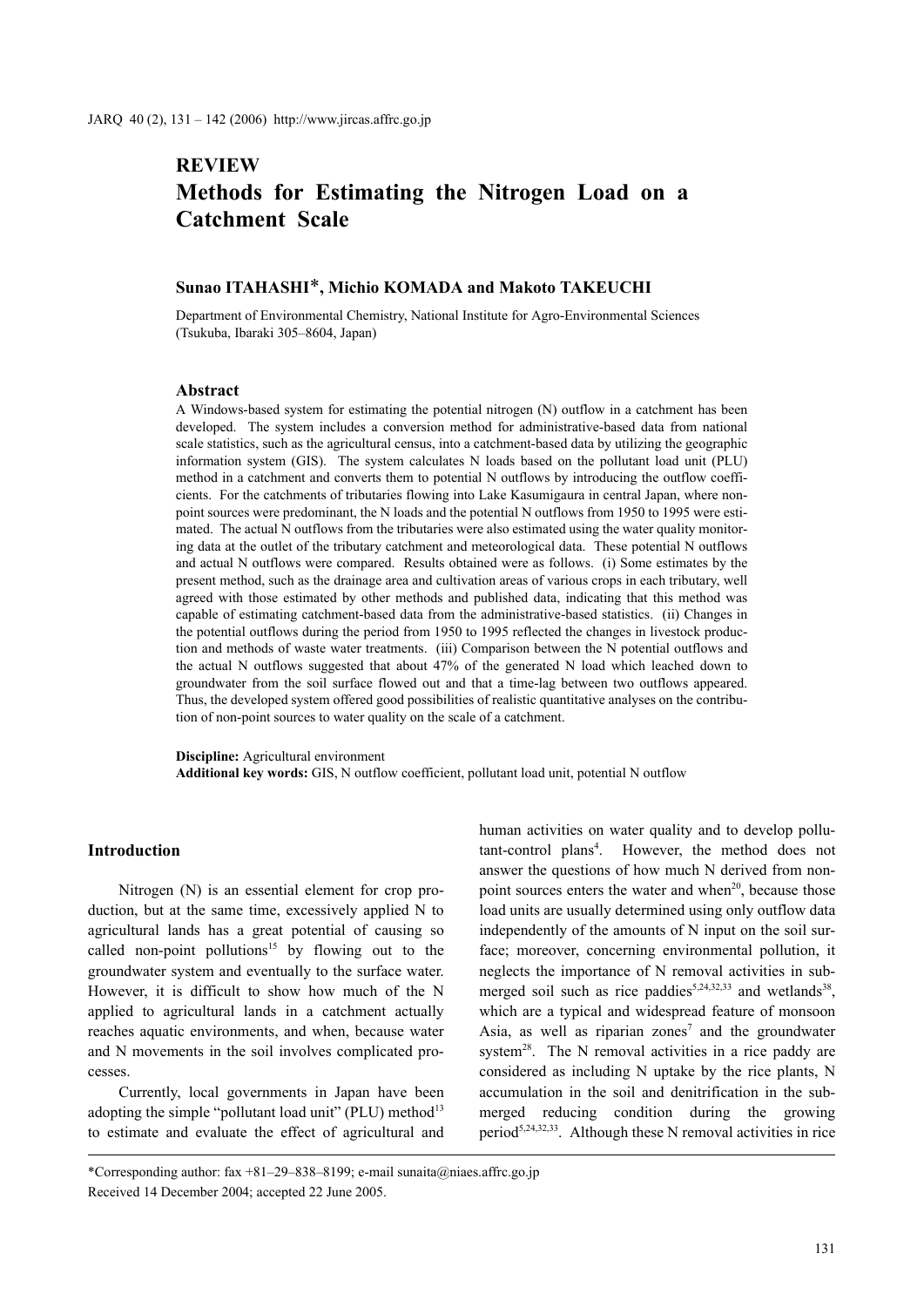paddies are persistently expected, quantitative evaluation on a catchment scale has not been fully achieved yet, because of the lack of an appropriate tool.

Therefore, one of the requirements of an N outflow prediction tool should be an ability to consider the N removal activities in submerged soils and in other sites on the scale of a catchment. The present paper shows the very first part of developing such a model and it has actually turned out to be the most difficult part, since the development of N load generation methods on a catchment scale other than the simple PLU methods was essential.

For the estimation of N load generation, we decided to utilize national scale "qualitatively homogenous" information such as various censuses and statistics as much as possible in order to achieve minimal imbalance on the qualities of the calculations in different regions. There was, however, another hurdle to be overcome in utilizing such data for the calculation as catchment based values, since data in censuses and statistics are usually reported not on a catchment-basis but on an administrative-basis. Therefore, there was a need to develop a method of converting the administrative-based data to catchment-based data by utilizing the geographic information system (GIS). The GIS has been required for spatial fineness to realize the complicated land use distribution in Japan and has also been developed in order to utilize paper maps which were widely distributed from the governmental organization<sup>8</sup>.

At the same time, a concept of "N outflow coefficient" is introduced in this paper to estimate "N potential outflow" as N load potentially released to the water systems such as groundwater beneath the soil and local drainage ditches and/or rivers. When an N outflow path is chosen for N load generated at each source, the N potential outflow is calculated as a product of the amount of the load and an appropriate outflow coefficient specifically established depending on the N outflow paths.

In this paper administrative-based data and GIS with other scientific evidences are used in an example of an application of the methods in some catchments within the Lake Kasumigaura watershed where rice paddies are commonly seen. We also discuss the features of fluctuations in potentials of N outflow from the catchments and the quantitative comparisons between the potentials and the actual N outflows at the outlet of the catchments.

## **Materials and methods**

#### **1. Study site**

Lake Kasumigaura is the second largest lake in Japan with a surface area of about 220 km<sup>2</sup>. The area of

the watershed is about  $2.157 \text{ km}^{217}$ . The lake is located in central Japan at about  $36^{\circ}$  N and  $140.4^{\circ}$  E (Fig. 1). The land around the lake forms part of a plateau and is rather flat. About 20.5% of this area is periodically flooded for rice and lotus cultivation<sup>16</sup> mainly spreading in the low-lying areas of land. Some features of the typical tributary catchments within the watershed are listed in Table 1, indicating the predominance of non-point sources such as forest and agricultural lands as well as the higher activity in livestock production.

#### **2. Preparation of digital map data**

The geographic information system (GIS) and related programs operating on a Windows personal computer (PC) were developed using Borland C++ for Windows<sup>1</sup>. The GIS enabled basic bitmap file operations and overlay analysis by assigning various attributes to each pixel. The attributes included land use type, the names of a catchment and the old administrative district (AD) where the pixel belonged.

The details of the data manipulation are as follows. Bitmap files in different subjects were developed by digital scanning of outline images on maps. Elevation and land use data were scanned from land use maps (published between 1976 and 1983) and/or topographical maps (published in 1995 and 1996) of 1 to  $25,000$  scale<sup>8</sup>. The old AD data were scanned from old topographical maps of 1 to 50,000 scale<sup>8</sup>, which had been developed around 1950. The borders of the catchments were scanned from maps of the river system survey (published in 1980) with a 1 to  $50,000$  scale<sup>22</sup>. The sewer distribution area borders were scanned from the sewer construction plan maps<sup>27</sup> (published in 1991). Then the bitmap files, each equivalent to a 1 to 25,000 scale map, were independently converted to rectangular shaped images so that each digital map consisted of 705 and 844 pixels for the north-south and east-west directions, respectively. One pixel in the resulting digital maps represented a square shaped area of land about  $13 \times 13$  m<sup>2</sup> in size at  $36^{\circ}$ N. Lines on the digital maps were then corrected so that each line consisted of one pixel in width and all gaps between lines were appropriately bridged.

Attributes of land use type including the information of sewer distribution area, the names of the catchment and old AD were then assigned to each pixel by overlaying digital maps of each subject in the same extent. Three dimensional cross tabulations were developed based on the attributes of pixels so that the numbers of pixels of A (land use type) in B (old AD) within C (catchment) were sorted out.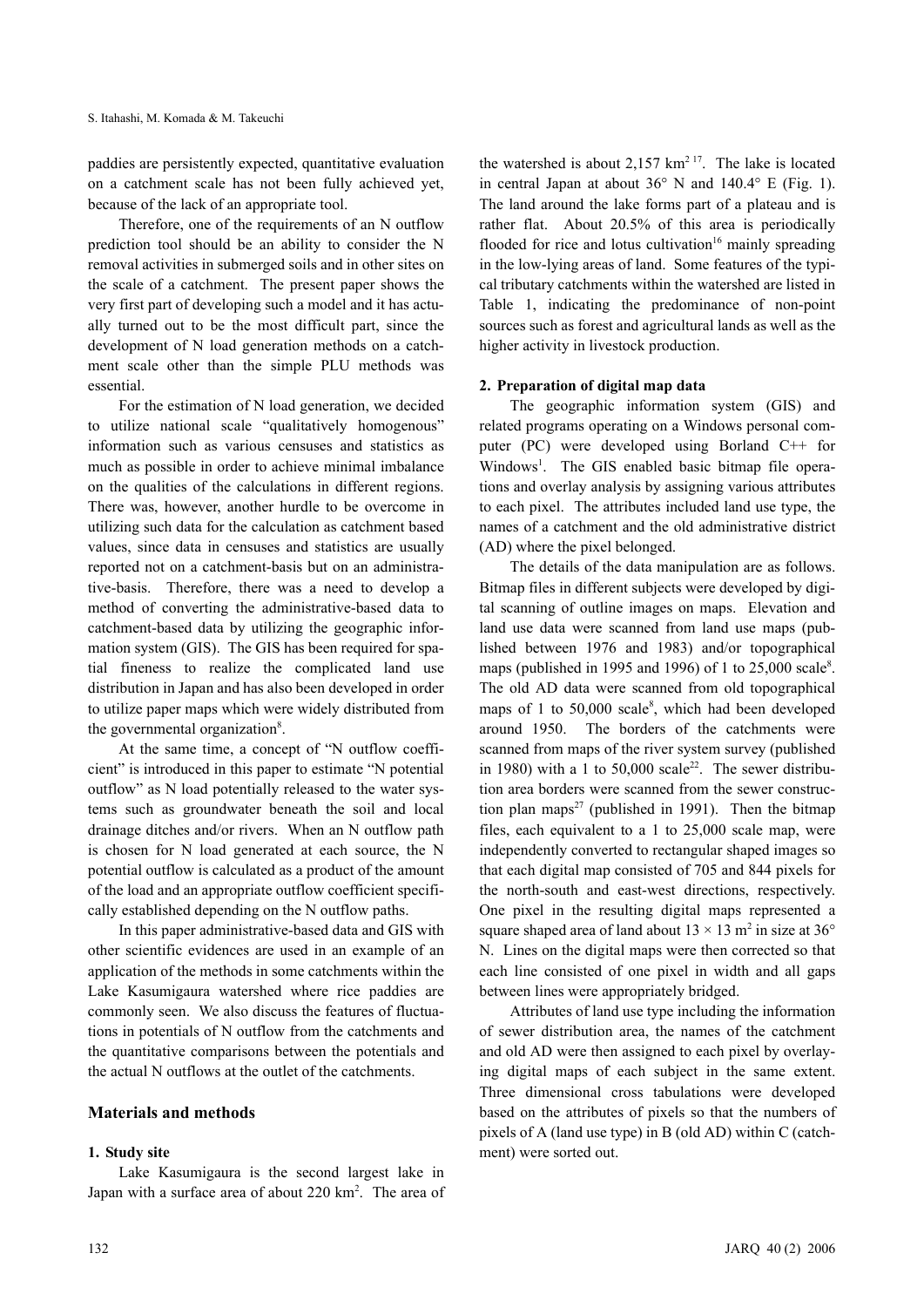

Lake Kasumigaura consists of the Nishiura (L1) and the Kitaura (L2) with the Hitachi-Tone River (H.T.) in between. Its tributary catchments in this study include the rivers Sakura (1), Koise (2), Sanno (3), Sonobe (4), Kajinashi (5), Hishiki (6), Ichinose (7), Sakai (8), Shin (9), Hanamuro (10), Seimei (11), Ono (12), and Shintone (13) in the watershed of Nishiura; the rivers Tomoe (14), Hokota (15), Takeda (16), Yamada (17), Kura (18), and Taiyo (19) in the watershed of Kitaura; and the Yorokoshi River (20) which flows into the Hitachi-Tone River.

**Fig. 1. Location of the study site**

|  |  |  | Table 1. Some features of tributary catchments in the Lake Kasumigaura watershed |  |
|--|--|--|----------------------------------------------------------------------------------|--|
|  |  |  |                                                                                  |  |

| Tributary | Drainage                   | Population <sup>a</sup> (capita, head) |        |       |         | Land use <sup>b</sup> $(\%$ ) |               |                          |               |        | Catchment        |
|-----------|----------------------------|----------------------------------------|--------|-------|---------|-------------------------------|---------------|--------------------------|---------------|--------|------------------|
|           | area<br>(km <sup>2</sup> ) | Human                                  | Cattle | Swine | Poultry | Forest.<br>grassland          | Rice<br>paddy | Upland field,<br>orchard | Urban<br>area | Others | No. <sup>c</sup> |
| Sakai     | 14.9                       | 11,118                                 | 174    | 641   | 553     | 25.3                          | 12.4          | 30.3                     | 24.4          | 7.5    | 8                |
| Sanno     | 10.8                       | 24,256                                 | 153    | 1.091 | 5,953   | 14.3                          | 14.5          | 31.5                     | 33.5          | 6.1    | 3                |
| Yamada    | 19.3                       | 3,521                                  | 77     | 9,325 | 220     | 30.3                          | 21.8          | 40.2                     | 6.7           | 0.9    | 17               |
| Takeda    | 19.6                       | 3,723                                  | 130    | 1,403 | 16.780  | 36.4                          | 16.6          | 38.5                     | 7.0           | 1.6    | 16               |
| Kajinashi | 30.6                       | 6,995                                  | 168    | 2.910 | 9,999   | 28.6                          | 17.9          | 31.6                     | 7.2           | 14.8   | 5                |
| Yorokoshi | 16.7                       | 4,268                                  | 144    | 253   | 2,369   | 40.3                          | 29.5          | 18.0                     | 7.4           | 4.9    | 20               |

a): Population in 1995.

b): Land use distribution data based on maps developed between 1976 and 1983.

c): Number of catchments in Fig. 1.

#### **3. Estimation of population and sewer use population within an old administrative district**

Out of the information used in the calculation of N loads of domestic life, data of total population<sup>30</sup> and sewer distribution rates<sup>11</sup> were only available on the AD basis of the published date and the values on the old AD basis were not available except for 1950. As it was critical to have data on total population and sewer use population in the extent of an old AD, which was identical to that of AD in 1950, those two values had to be converted into the old AD basis in order that data processing in 1960 and later years were compatible with other N sources based on the agricultural census<sup>31</sup> in which all data were compiled on the old AD basis. The conversion procedure was as follows.

The rates of population change for the categories of an old  $AD^{30}$  (*a*, *b*, *c* and *d*) were computed by solving the following equation on the assumption that the population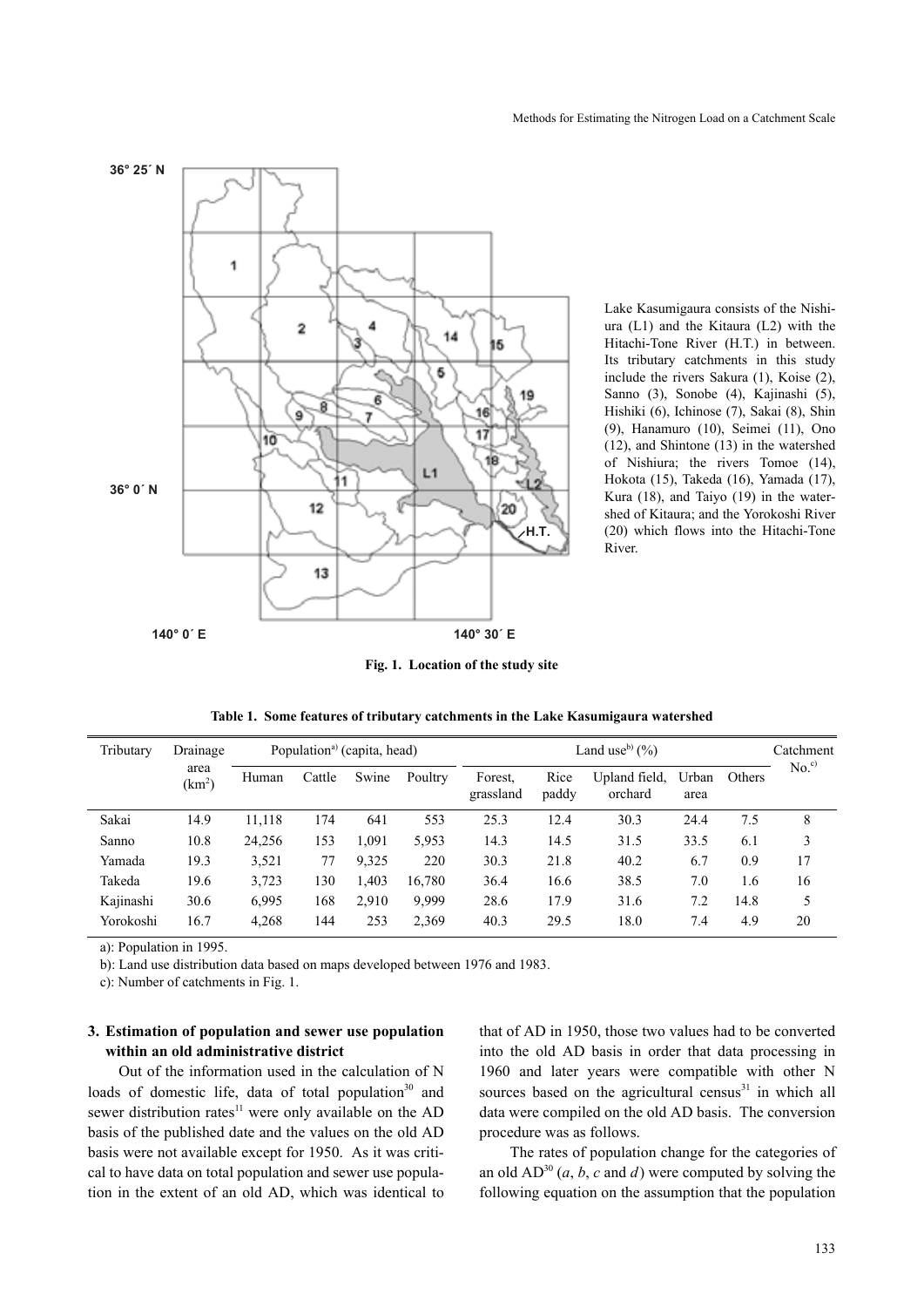in an AD of the concerning year was determined both by the populations of 1950 in old ADs which were comprised in the AD and by the rates '*a*, *b*, *c* and *d*' with ' $\lambda$ ' being zero.

$$
\begin{bmatrix} x_{1A} & x_{1B} & x_{1C} & x_{1D} \ x_{2A} & x_{2B} & x_{2C} & x_{2D} \ x_{3A} & x_{3B} & x_{3C} & x_{3D} \ \cdots & \cdots & \cdots & \cdots \end{bmatrix} \begin{bmatrix} a \\ b \\ c \\ d \end{bmatrix} + \lambda = \begin{bmatrix} y_1 \\ y_2 \\ y_3 \\ \cdots \end{bmatrix}
$$

where

$$
x_{ij} = \sum P_{ijk} ,
$$

- $P_{ijk}$  is population of 1950 in an old AD<sup>30</sup> which was categorized in *j* and comprised in the AD*i* of the concerning year,
- *i* is number of the current AD,
- *j* is category of old  $ADS^{30}$ ; '*A*' as urban area, '*B*' as agricultural area on plain land, '*C*' as agricultural area between plain and mountainous land, and '*D*' as agricultural area in mountainous land;
- *k* is number of old ADs in the same category, *j*, which is comprised in the AD*i* of the concerning year,
- *a*, *b*, *c* and *d* are rates of population change for each category, *j*, for the concerning year, and
- $y_i$  is population in AD*i* of the concerning year<sup>30</sup>.

Then the resulting '*a*' was corrected by comparing the real data,  $y_1$ , with the calculation result,  $ax_{1A} + bx_{1B} + bx_{2B}$  $cx_{1}c^{+}dx_{1}$ . The correction value of '*a*' (*a'*) was computed as follows:

$$
a' = \frac{y_1}{ax_{1A} + bx_{1B} + cx_{1C} + dx_{1D}}
$$

The population in the old AD in the concerning year '*x'*' was estimated as in the following equation, depending on the category:

$$
x_i' = \text{either of } a' \times a \times x_{iA}, \ b \times x_{iB}, \ c \times x_{iC},
$$
  
or 
$$
d \times x_{iD}
$$

Following the calculation above, the sewer use population within the catchment was calculated. Firstly, a list of the current AD within a catchment and another list of the old AD covering each current AD within the catchment were developed. Then the sewer use population in a current  $AD^{11,27}$  ( $nPW$ ) was written as follows:

$$
nPW = R \times nPT
$$

where  $R$  is ratio of sewer use population<sup>11</sup> of the current AD, and  $nPT$  is total population in the current  $AD^{30}$ .

Next step was determining numbers of pixels con-

sisting of residential area  $(nPixT<sub>i</sub>)$  and sewer distributing area (*nPixWT<sub>i</sub>*) in each old AD using the GIS; noting that the symbol '*i*' here represented the number of old AD in the current AD. Those values were decided by overlapping the land use map and the old AD border map. Then values  $k_i$  and  $r_i$  were calculated for each old AD using these numbers:

$$
k_i = nPixT_i/nPT_i
$$

$$
r_i = nPixWT_i/nPixT_i
$$

where  $nPT<sub>i</sub>$  is total population in the old AD estimated above.

Then the estimated total population in the current AD (*nPW'*) was calculated in the following equation:

$$
nPW' = \sum nPW_i = \sum (k_i \times f \mathop{\perp} \times r_i \times nPixT_i)
$$

where  $f1 = R/r$  and  $r = \sum nPixWT_i / \sum nPixT_i$ .

The sewer use population  $(nPW_i)$  and the non-use population (*nNPW<sub>i</sub>*) in an old AD were calculated as follows:

$$
nPW_i = k_i \times f2 \times f1 \times r_i \times nPixT_i
$$

where  $f2 = nPW/nPW'$ , and

$$
nNPW_i = nPT_i - nPW_i.
$$

Using the results, populations in the unit pixel for sewer distributing area (*nUPW<sub>i</sub>*) and in non-distributing area (*nUNPWi* ) were calculated for an old AD as follows:

$$
nUPW_i = nPW_i/nPixWT_i
$$

$$
n \text{UNPW}_i = n \text{NPW}_i / (n \text{Pix} T_i - n \text{Pix} \text{WT}_i)
$$

Then a list of populations in the unit pixel for sewer distributing and non-distributing areas was developed for all old ADs after calculations above were made for all current ADs within the catchment. Finally the sewer use and non-use populations within the catchment were calculated as the total sum of these populations in each old AD calculated based both on the number of pixels of sewer distributing and non-distributing area within the catchment and on populations in the unit pixel for each old AD as calculated above according to the number of pixels of sewer distributing area and non-distributing in all old ADs within the catchment area.

It should be noted that the sewer distribution data were based on the maps of the sewer construction plan<sup>27</sup> published in 1991 and the values  $nUPW_i$  and  $nUNPW_i$ included a certain level of errors in the estimation.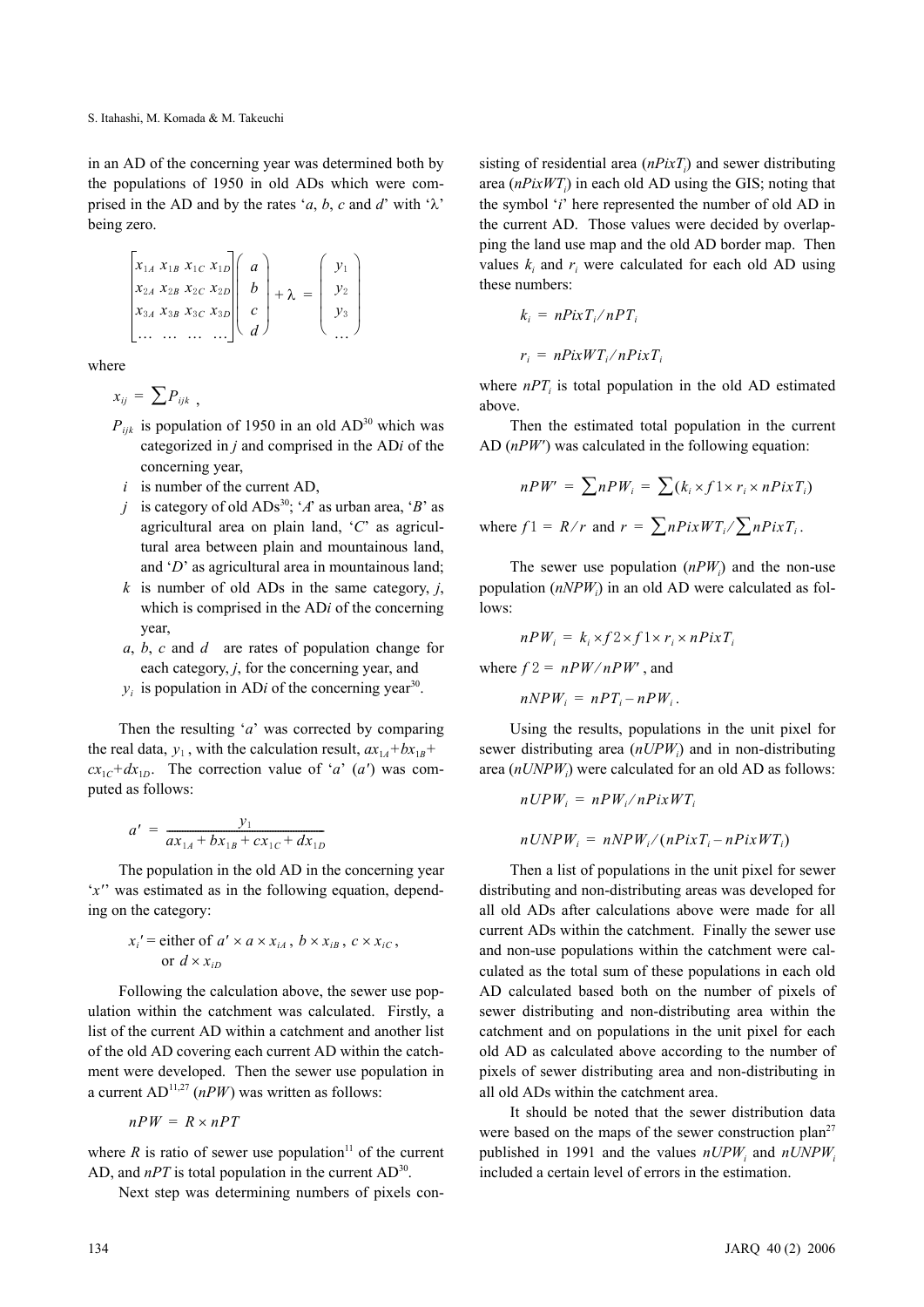## **4. Conversion of old AD based data into catchment based data**

All variables in the census of agriculture $31$  were recorded on an old AD basis. The population was estimated on an old AD basis as mentioned in the first half of the previous section. Then, those variables were converted to the catchment based data by referring distributions of land use attributes of inner and outer parts of the catchment within an old AD. In order to do this, reasonable relationships between each old AD based variable with one or more land use attribute(s) were established such as total population (an old AD based variable) with residential area (a land use attribute), cultivation area of potatoes with upland field, and number of cows with grass land and livestock barn, for example. Values of the old AD based variables were then split into in and out of the catchment proportionally based on the numbers of pixels of relating land use attribute(s) inner and outer of the same extent.

#### **5. Calculation of N load and N potential outflow**

In the system, N loads derived from human activities such as domestic life, agriculture and animal husbandry, and from precipitation were calculated by using the modified PLU method shown below, and N potential outflows as amounts of N potentially discharged to the environment on a catchment basis were estimated by considering the N outflow coefficients.

The N loads were calculated on a catchment basis basically every 5 years since 1950 except for 1955 when the issue of the census of agriculture was skipped. The calculation was also made on an annual basis in order for the calculation results to be compatible with information in the census of agriculture $31$ .

(1) Calculation of N loads from sources

a. Precipitation

N loads from precipitation were estimated by the product of total amount of precipitation in a year and N concentration. The amount of precipitation for the whole catchment was represented by the measurement at the weather station<sup>39</sup> within or near by the catchment. When the data were not available for years of analysis, available data in the nearest year was substituted. 0.008 kg N/mm/ ha of N concentration in precipitation was used for the calculation, which was derived from published data $36$ . b. Domestic life

N loads from domestic life were divided into two categories; human waste and gray water. Since they were routed differently before being processed and discharged to the environment, they had to be handled as different sources.

The pollutant load units for N from published data<sup>15</sup>

were used; 9.0 (g N/capita/day) for human waste and 1.7 (same unit) for gray water.

#### b-1. Human waste

Three major pathways of human waste transport and treatment were (i) through sewers, (ii) night soil collection, and (iii) treatment in household water treatment facilities (HWTFs) or septic tanks (noting that there are two types of HWTFs; a single type processes only human waste and a combined type processes both human waste and gray water). The sewer use population was estimated by the procedure mentioned previously and the ratios of population using each treatment were estimated from published data $2<sup>1</sup>$ , and in all cases the N load generation was calculated as a product of pollutant load unit and the population adopting each treatment.

The N routed through sewers was not counted as a load to the soil surface in a catchment because it was transported through sewer pipes from the toilet to the treatment facility directly without being discarded in between. However, as N in treated water was discharged from the treatment facility, the N load should be counted in the catchment where the outlet of the treated water existed.

Most parts of N derived from night soil collection were considered to be treated in a treatment facility and the remainder was discarded into soil without treatments. The ratios of those and distribution of single and combined HWTFs were estimated from published data<sup>21</sup>. b-2. Gray water

Gray water was also differently processed; (i) through sewers or processed in a combined HWTF, which were handled in the same manner as in the previous section, (ii) discarded into house lots, (iii) discarded into agricultural lands, and (iv) discharged into water courses including irrigation-drainage canals, drainage canals and rivers. The ratios of population adopting each treatment were estimated from published data $2^1$ . In each case, the N load generation was calculated in the same way as the case of human waste.

N discharge rates at the treatments<sup>15</sup> were set to 0.68, 0.01, 0.71, 0.58 and 1.00 for N transported through the sewer, collected as night soil and treated in a treatment facility, processed in a single HWTF, processed in a combined HWTF, and discharged to water courses, respectively. Those rates were multiplied by the corresponding N load generation calculated above in order to estimate N loads.

## c. Agriculture

N load by fertilizer application was considered as that by agricultural activities. Standard application rates of fertilizer<sup>25</sup> were assumed as the amounts of fertilizer use on each crop type (kg N/ha). The cultivation areas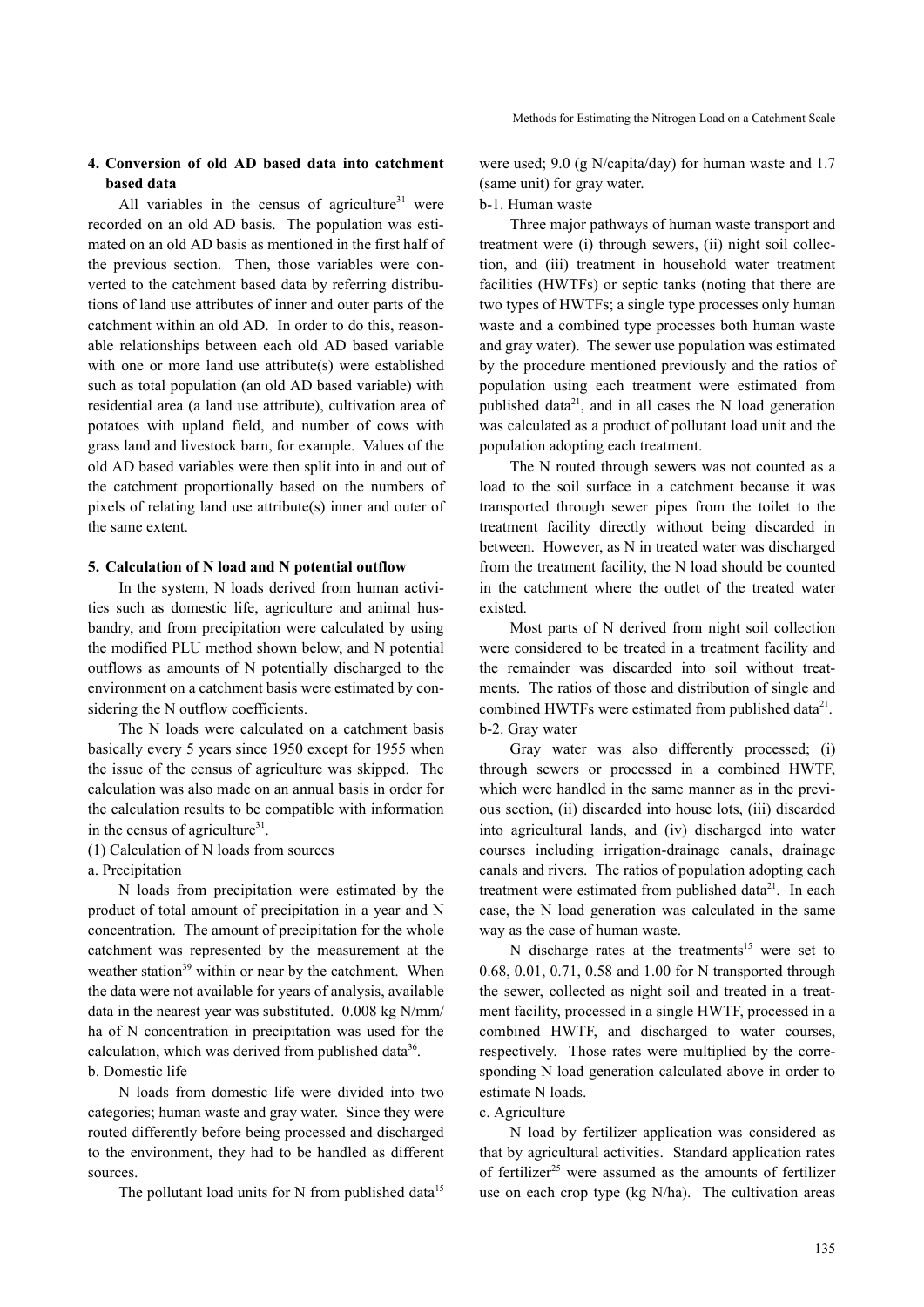for each crop type (ha) were derived based on the census of agriculture<sup>31</sup> as explained previously. The N loads from fertilizer use for each crop type were calculated as a product of the standard application rate and the cultivation area for the crop.

d. Animal husbandry

The following pollutant load units for livestock waste $9,15$  were used; 33.7 (kg N/head/y) and 29.2 for cattle dung and urine, 5.59 and 2.74 for swine dung and urine, and 0.45 for chicken droppings, respectively. Livestock population in a catchment was calculated using data in the census of agriculture<sup>31</sup>, except for the broiler chicken population that was estimated from the number of shipped heads in the census<sup>31</sup> by multiplying by 0.2. N load generation was calculated as a product of the population and the corresponding pollutant load unit.

It was assumed that the livestock waste was applied to agricultural land as liquefied slurry or farmyard manure<sup>29</sup>. As it was known that a significant amount of N is lost through volatilization of ammonia gas and through denitrification during storage and the composting process, and just after application of manure and urine to soil<sup>23,26</sup>, the N load generation was multiplied by volatilizing coefficients in order to estimate actual N loads on the soil surface as follows: 0.5 for cattle and swine urine<sup>26</sup>, 0.23 for cattle dung, 0.149 for swine dung, and 0.447 for chicken droppings<sup>23</sup>. As the information on livestock waste distribution was limited, it was assumed that all livestock waste was consumed within the same catchment of the production.

## (2) Calculation of N potential outflow

N load from each source was converted to N potential outflow by being multiplied by N outflow coefficients. N potential outflows on agricultural land were calculated by N loads for a crop type as the amount of fertilizer application being multiplied by the leaching rate for the crop<sup>15,34</sup>, except that zero was set as the leaching rate for paddy rice. N potential outflows for other N sources, such as animal waste, precipitation and some parts of N derived from domestic life, on soils including agricultural land, forest land, housing lots and others were calculated as a product of the loads and the outflow coefficient of soil,  $0.45^{15,18}$ . On the other hand, N outflow coefficients for N loads that were not applied on soil but discharged to water courses out of those derived from domestic life were set to 1.0.

The total N potential outflow in the catchment was calculated as the sum of the potentials of all sources, except for the potential of N transported through the sewer because the loads should have been released at the site of the sewer treatment facility which usually existed outside the catchment.

## **6. Estimation of actual N outflow at the monitoring point in a river**

Annual N outflow in a river was estimated using national scale water quality monitoring data such as the National Water Quality Monitoring Data Base<sup>10</sup>, and meteorological data such as AMeDAS (Automated Meteorological Data Acquisition System<sup>39</sup>). The annual N outflow in a river (kg N/y) was calculated as a product of annual volume of water flow  $(Q, 10^3 \text{ m}^3/\text{y})$  and annual average concentration of total N (mg N/L). Annual volume of water flow was estimated as in the equation:

$$
Q = (P - Ep) \times A
$$

where

*P* is annual precipitation (mm/y), *Ep* is annual evapotranspiration (mm/y), and

*A* is catchment area  $(km^2)$ .

Annual precipitation was calculated using data of AMeDAS and annual evapotranspiration was calculated from daily evapotranspiration estimated by the Hamon method<sup>3</sup>. Annual average concentration of total N in the river water was computed as a mean of measurements of total N concentration throughout the year.

## **Results and discussion**

## **1. Verification of adequacy in estimated catchment-based variables**

Some of the features of the 6 tributary catchments within the Lake Kasumigaura watershed estimated from the developed methods are shown in Table 1. To verify the outputs of our method, we compared the estimates by the present method with those by other methods and published data (Fig. 2).

First, total drainage areas of 18 tributary catchments were compared with the values listed in the original watershed border map<sup>22</sup> (Fig. 2, a). The correlation coefficient (r) of two sets of drainage areas was  $0.998$  (n = 18,  $p < 0.001$ ) and the slope of the regression line was almost 1.0, suggesting that the calculation by the present method successfully reproduced the drainage areas of their original maps. Secondly, concerning the estimates of cultivation areas<sup>19</sup> and livestock productions<sup>14</sup>, total cultivation areas for all crops in 12 catchments in 1970 by the present method were compared with the estimates of Moriizumi et al.<sup>19</sup> and were shown to be closely related with a significant correlation coefficient:  $r = 0.994$  (n = 12,  $p \le 0.001$ ), and with slopes of the regression line being nearly 1.0  $(0.953)$  (Fig. 2, b-1). Although some of the crop types showed lower fittings compared to the 1:1 lines and the estimated number of head of swine in one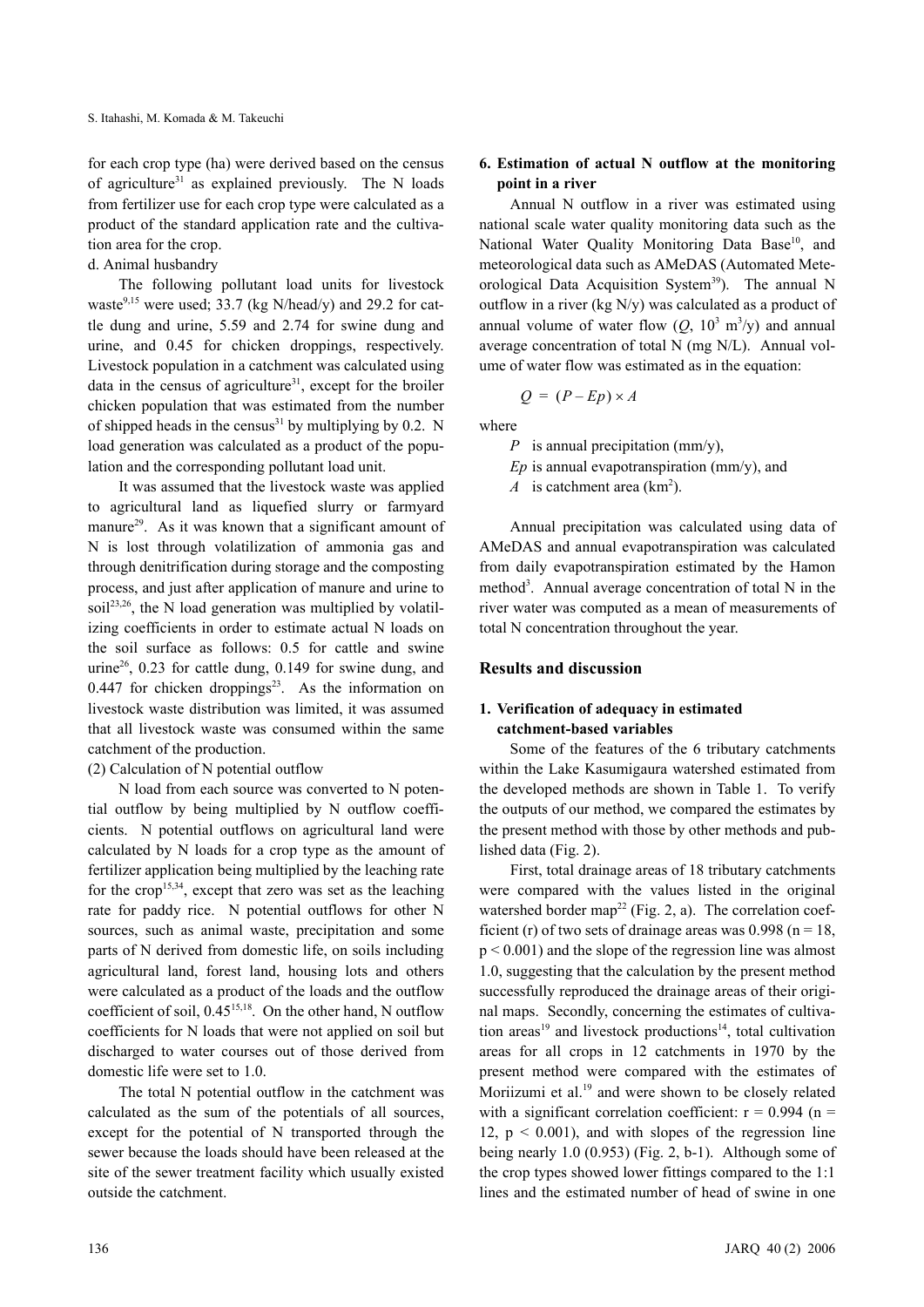catchment had to be omitted as an outlier (Fig. 2, c-2), the correlation coefficient of each variable was relatively high with the lowest ( $r = 0.805$ ,  $p < 0.01$ ) in cultivation areas of tubers and roots (Fig. 2, b-3) and the highest (0.997,  $p < 0.001$ ) in areas of paddy rice (Fig. 2, b-2). Thirdly, total populations in 14 catchments in 1970 estimated by the developed method were compared with the corresponding populations by Hayashi and Shio using statistics on a grid square basis<sup>6</sup> (Fig. 2, d). The correlation coefficient was 0.983 with 0.931 as the slope of the regression line, suggesting significantly high correlations between the two sets of estimates ( $p < 0.001$ ).

Thus, most of the outputs by the methods showed good correlations with slopes of the regression lines being nearly 1.0, when compared with the estimates by different methods. Unfortunately, we did not verify the adequacy of the estimate in sewer use population in a catchment, since there seemed to be no other trustworthy report referring to it. However, we concluded that the developed methods have sufficient capability of computing reasonable estimates in a drainage area and other variables within a catchment.

In addition, another advantage of the methods should be emphasized and that is utilizing national scale statistics enables estimations to be made of the same quality throughout Japan because of the uniform and good availability of the data.

However, it should be noted that during the series of analysis, the same GIS map data which were developed based on the printed maps published between the 1970's and 1990's were used except for a set of maps on old administrative district borders which were published in the 1950's. Although especially distribution of land use might have changed through the years of analysis among catchments, we used the same land use maps published between 1976 and 1983. This might have led to a certain level of errors in estimations of variables because their calculations were based on distribution of land use in and



#### **Fig. 2. Comparison of variables in tributary catchments within the Lake Kasumigaura watershed between published data and those estimated by the developed method**

Solid line in each graph indicates a 1:1 relationship.

- (a) Drainage area  $(km^2)$ , n = 18, reference 22.
- (b) Cultivation area (ha),  $n = 12$ , reference 19.
- (c) Number of head of livestock (head),  $n = 12$ , reference 14.
- (d) Population (capita),  $n = 14$ , reference 6.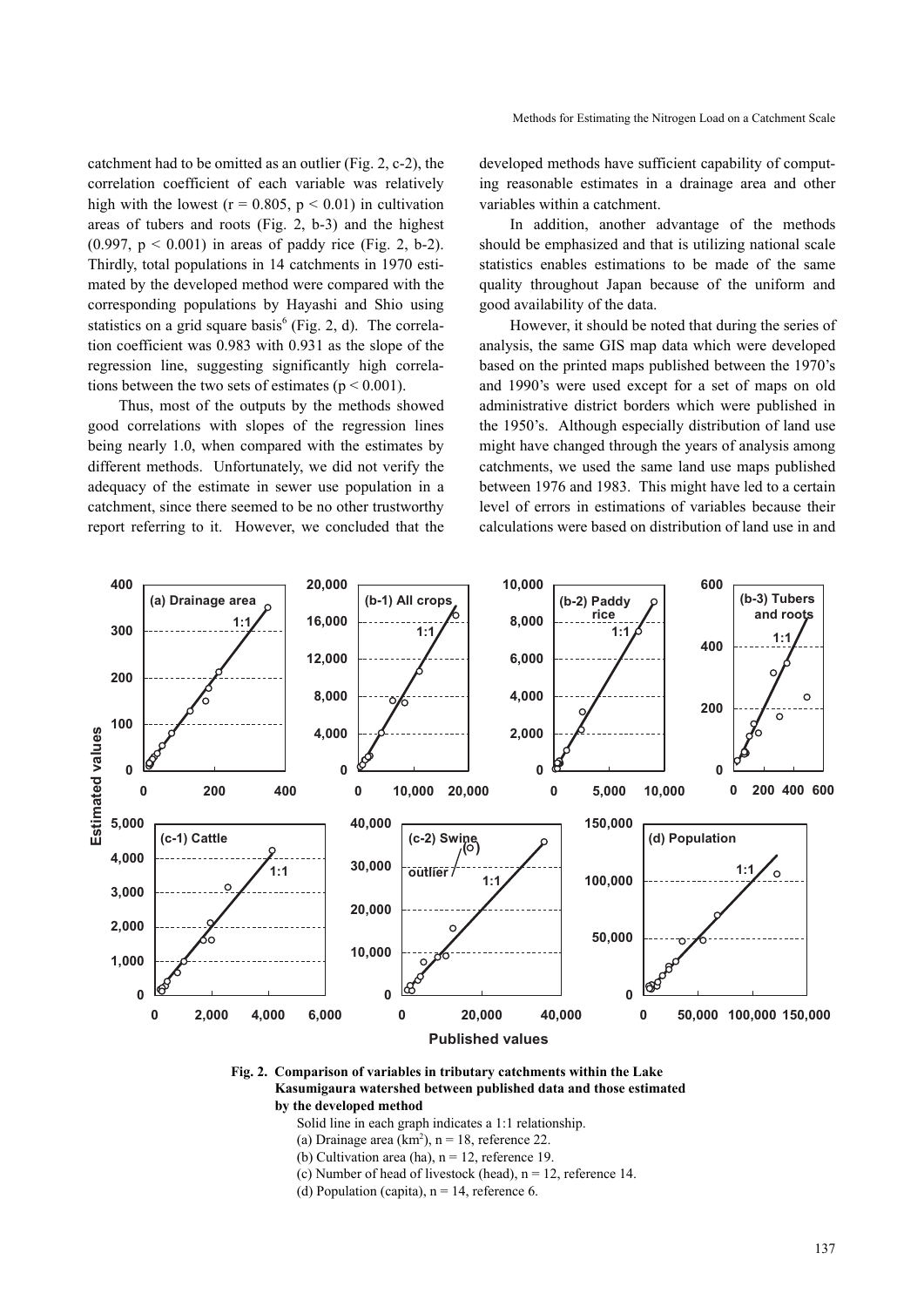out of a catchment. We did not verify the accuracies of those estimations on dates different from the date of the development of the maps, because of a lack of appropriate published data.

## **2. N potential outflows based upon the modified PLU method**

Nitrogen potential outflows were calculated by the present modified PLU method. Fig. 3 shows the typical time courses in N outflows of 6 catchments out of 20 catchments. Table 1 also shows the characteristics of these catchments. In Fig. 3, the potential outflows from each source are shown as the differences of adjacent lines so that total potential outflows are shown as the uppermost line of each graph during the period between 1950 and 1995.

Fluctuations in total potential outflow seemed almost coincident with the increase and/or decrease of potential outflow from animal husbandry (e.g. Fig. 3, a, b, c & d) and/or domestic life (e.g. Fig. 3, e & f), while N potential outflow from other sources seemed relatively stable. The fluctuations in potential outflow from animal husbandry were mainly due to the increase and decrease in livestock population, while those from domestic life were due to the changes in methods of waste water treatment rather than population changes. For example, a slight increase in potential outflow of domestic life after 1980 (Fig. 3, a, b, c, d  $\&$  e) reflected the increased distribution of HWTFs instead of night soil collection, resulting in increased discharges of treated water to local water ways, while significant reduction of N discharge was achieved by the higher sewer distribution rate in the catchment of Sakai River (92% in 1995, Fig. 3, f). Thus, the present modified PLU method was successfully able to picture changes in N load generation activities and N potential outflows in these catchments.



**Fig. 3. N potential outflows in a catchment and actual outflows in the corresponding river**

The differences between each line show the amounts of the potential outflows from each source:  $-$  - , domestic life ;  $-$  -  $-$  , animal husbandry ;  $-$  -  $-$ , agriculture ;  $-$ , precipitation.<br>  $-$  : The actual outflows in the corresponding river. **otential outflows in a catchment and actual outflows i**<br>The differences between each line show the amounts of  $-$  - - -, domestic life ;  $-$  - - -, animal husbandry ;  $-$ <br> $-$  : The actual outflows in the corresponding ri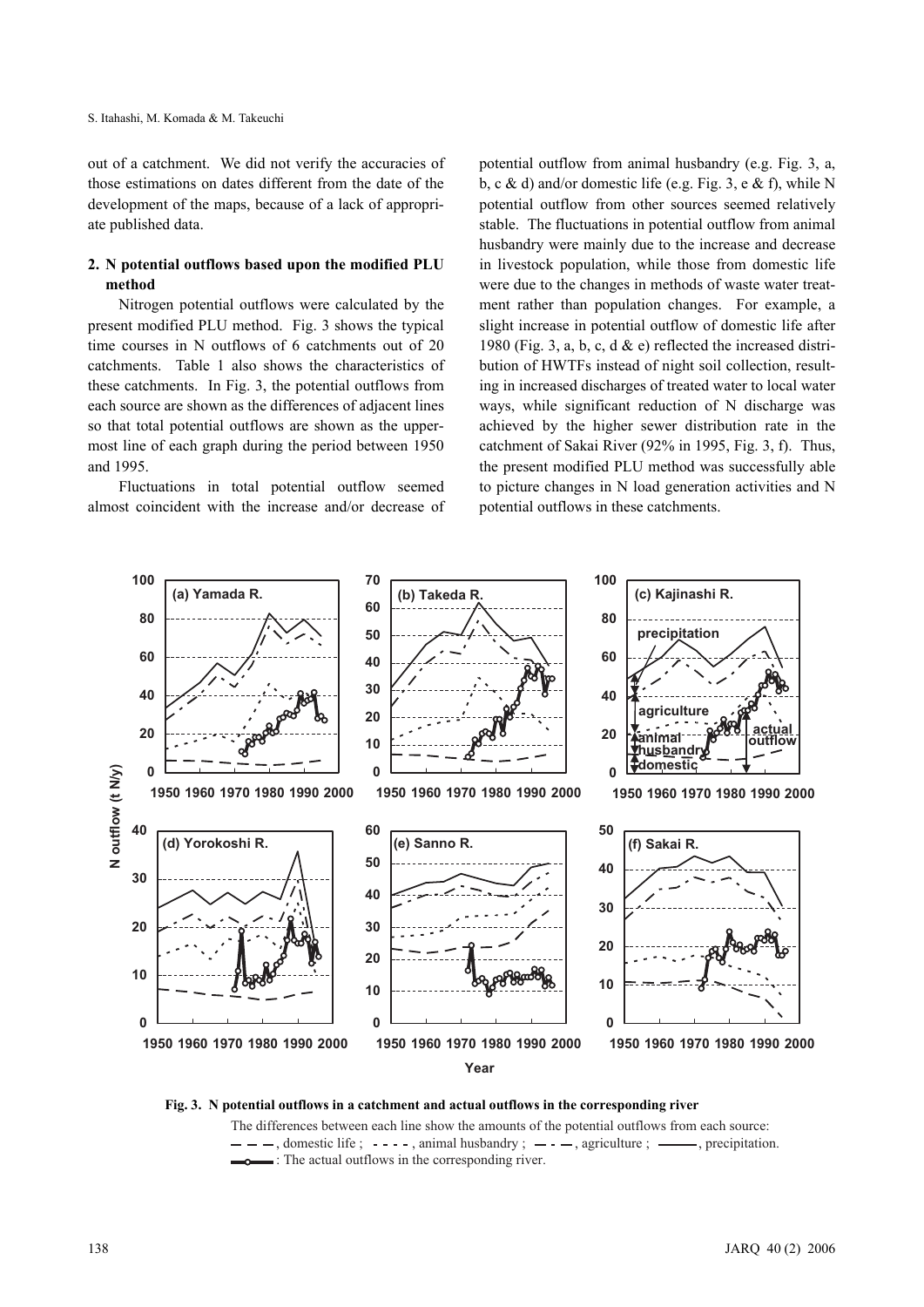### **3. Comparison between the total potential outflow and the actual outflow**

The actual outflows were calculated after 1971 when the national water quality monitoring data<sup>10</sup> became available. These are shown as solid lines in Fig. 3. The most striking trend in Fig. 3 is the distinct differences between the total potential outflow and the actual outflow. It is known that not all N loaded in a catchment was recovered at the outlet because of several functions of a catchment; such as conversion of N to gaseous forms through denitrification and/or N storage in biomass, groundwater or soils of the landscape<sup>2</sup>.

Out of 20 catchments processed, 11 catchments showed distinct peaks in both the total potential outflow and the actual outflow (e.g. Fig. 3, a, b, c  $\&$  d), while either of the two peaks could not be detected in the rest of the 9 catchments (e.g. Fig. 3, e & f). In some out of the 11 catchments showing two distinct peaks, the peak of the total potential outflow tended to be followed by that of the actual outflow; i.e. a time-lag between the two peaks appeared (Fig. 3, a  $&$  b). Such a time-lag in the actual outflow in a catchment was also found in another study<sup>37</sup>, and the involvement of N accumulation in soils was suggested for the time-lag<sup>37</sup>. Length of time-lags may depend on the storage site and its capacity in the soil-groundwater system in a catchment. This is further discussed in the following section.

Most catchments with no distinct peaks detected in either the total N potential outflow or the actual outflow showed wider and irregular fluctuations in the actual outflows (Fig. 3, e  $\&$  f). In these catchments industrial area occupied more than 3% of the whole catchment area according to the land use distribution data. These were also characterized by higher urban area ratios in catchments of Sakai and Sanno Rivers (Table 1). As the water budget in the catchments may be affected by industry as well as the additional N load<sup>33</sup>, the irregular fluctuations in the actual outflows might have been caused by industrial activities, which were not involved in the calculations in this study. This suggests that involvement of industry and other point sources in the estimation of water budget and N load may contribute to improve the accuracies of estimations in the actual outflow in catchments with higher industrial activities. For the other catchments with lower industrial area ratio, we think that the estimation of the actual outflow without counting the point sources can be reasonable because the average contribution of industry to the N load in the whole Kasumigaura watershed was reported to be very limited (1.9% in 199616).

#### **4. Length of time-lag in outflow**

The dynamic behavior of N in soil, due to such factors as storage and loss through denitrification, has been suggested to be a possible cause of the delayed appearance of N in the actual N outflow<sup>37</sup> and the difference in the heights of the two peaks<sup>2</sup>. In order to make the relationships between these two outflows clearer, the amounts of N which flow directly into a water body or onto pavement were subtracted both from the total potential outflows and from the actual outflow. This corrected potential outflow can be considered as outflows through the soil surface. As a result, 13 out of 20 catchments showed peaks in both N outflows and the length of the time-lag varied between 0 and 25 years (Table 2). The delayed appearances of the peaks in the actual N outflows originating from N applied to the soil surface were obvious, but the lengths of the time-lag became somehow different from those in Fig. 3.

It was reported that the successive and/or heavy application of organic N to soil accelerated N accumulation in the soil more than no or less application of organic  $N^{12}$ . However, the relationship between the length of the time-lag and the rates of organic N application on the soil surface, which were estimated as the amount of N derived from livestock waste divided by total area of agricultural land use in a catchment, was not clear. This estimation in the rates of organic N application may not be precise enough in that we did not count other options relating to the fate of livestock waste such as the methods of the treatment process. In addition, the inter-catchment distribution of livestock compost has been growing recently<sup>29</sup>. These suggested the importance of considering other factors concerning N re-distribution in terms of regional circulation of compost as well as the N dynamics in the soil-groundwater system.

# **5. Difference in N removal through the outflow process**

In order to evaluate the possible N removal activities in the catchments, the amounts of the potential outflow through the soil surface and the actual outflow at both peaks (Table 2) are plotted in Fig. 4. The relationship was significantly linear ( $r = 0.993$ ,  $p \le 0.001$ ,  $n = 13$ ) and the slope was 0.471. This suggested that 47% of N potential outflow which had originated from N load through the soil surface, actually flowed out to the outlet of the catchment on the river, and the rest was considered to be removed somehow before reaching the outlet. This value was regarded as the "N reaching coefficient" (Table 2) and the difference from 100% was considered as the "N removal ratio" in a catchment.

Concerning the magnitude of the N removal ratio,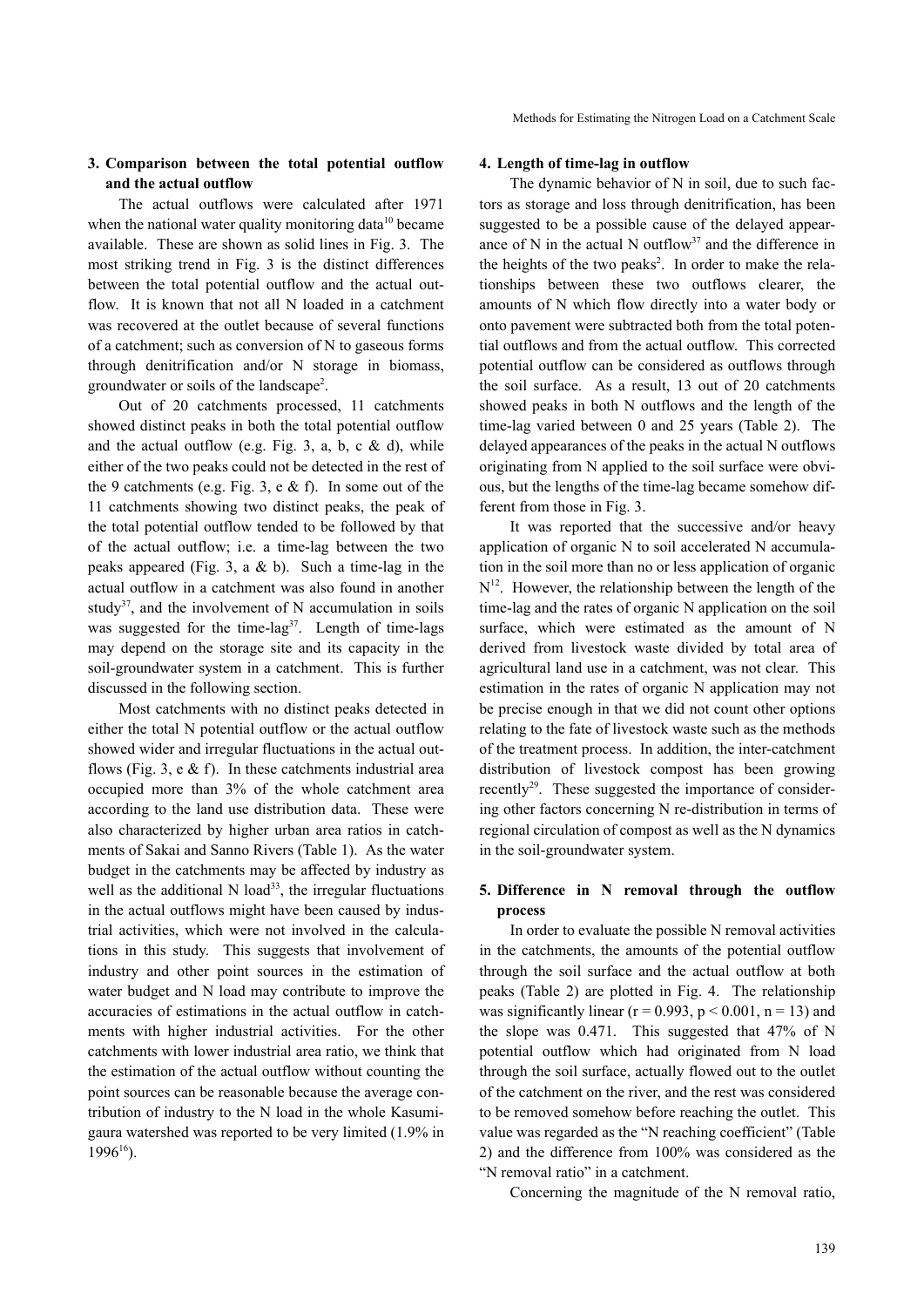| Tributary | Catchment<br>No. <sup>a</sup> |                 | Peak in potential outflow<br>through soil |             | Peak in actual outflow<br>through soil |              | N reaching coefficient      |
|-----------|-------------------------------|-----------------|-------------------------------------------|-------------|----------------------------------------|--------------|-----------------------------|
|           |                               | $Year^{b)}(Y1)$ | Amount <sup>c)</sup><br>(t N/y, A1)       | Year $(Y2)$ | Amount<br>(t N/y, A2)                  | $(y, Y2-Y1)$ | $(\%$ , A2/A1 $\times$ 100) |
| Hishiki   | 6                             | 1980            | 79.9                                      | 1990        | 31.0                                   | 10           | 38.7                        |
| Hokota    | 15                            | 1990            | 220.2                                     | 1995        | 103.8                                  | 5            | 47.1                        |
| Ichinose  | 7                             | 1980            | 98.3                                      | 1990        | 37.9                                   | 10           | 38.5                        |
| Kajinashi | 5                             | 1990            | 69.8                                      | 1990        | 39.3                                   | $\mathbf{0}$ | 56.3                        |
| Kura      | 18                            | 1980            | 61.5                                      | 1990        | 39.0                                   | 10           | 63.4                        |
| Sakai     | 8                             | 1970            | 41.7                                      | 1980        | 20.5                                   | 10           | 49.0                        |
| Sakura    | 1                             | 1965            | 785.0                                     | 1980        | 384.3                                  | 15           | 49.0                        |
| Shin      | 9                             | 1980            | 37.1                                      | 1980        | 14.6                                   | $\theta$     | 39.3                        |
| Shintone  | 13                            | 1960            | 287.6                                     | 1985        | 96.1                                   | 25           | 33.4                        |
| Takeda    | 16                            | 1975            | 60.8                                      | 1990        | 31.7                                   | 15           | 52.1                        |
| Tomoe     | 14                            | 1985            | 447.4                                     | 1995        | 211.6                                  | 10           | 47.3                        |
| Yorokoshi | 20                            | 1990            | 32.0                                      | 1990        | 12.8                                   | $\theta$     | 40.1                        |
| Yamada    | 17                            | 1980            | 81.5                                      | 1990        | 32.8                                   | 10           | 40.2                        |

**Table 2. Time-lags and N reaching coefficients in 13 catchments within the Lake Kasumigaura watershed based upon the estimations of the N load applied to the soil surface**

a): Number of catchments in Fig. 1.

b): Year the peak appeared.

c): Amount of N outflow at the peak.





The X axis in the figure represents "N potential outflow originating from N applied to the soil surface", computed as a subtraction of a portion of N potential outflow which was discharged on water and pavement from the total sum of N potential outflows. The Y axis represents "actual N outflow originating from N applied to the soil surface", computed by a subtraction of a portion of N potential outflow which was discharged on water and pavement from the total actual outflow.

involvement of several functions was suggested as mentioned above<sup>2</sup>, but it seemed difficult to separate contributions of individual functions to the whole N removal ratio. Among the N removal functions, denitrification activities were found to be significant in submerged soils such as wetlands<sup>38</sup>, riparian zones<sup>7</sup>, and also in groundwater<sup>28</sup>. In the study area, rice paddy soil, which was also known to remove N during the rice growing season through denitrification and plant uptake<sup>5,24,32,33</sup>, was predominant (Table 1). Therefore, the relationship of the rice paddy area ratio was analyzed with the N reaching coefficient in order to assess the possible N removal activities in paddy soil. The relationship between them showed a weak and negative correlation ( $r = -0.57$ ,  $p < 0.05$ ,  $n = 13$ , data not shown), suggesting that the increase in rice paddy area tended to enhance the N removal from the catchments and that rice paddy fields may be one of the factors dominating the magnitude of the N removal ratio through denitrification and/or plant uptake. Further analyses suggested one of the important factors governing the rate of N removal is travel time of water through paddy or riparian areas<sup>35</sup> and an analysis including this aspect would help to explain the magnitude of N removal activity in the catchment. Also, other factors concerning denitrification in other sites as well as N storage in a catchment should be evaluated in further studies.

In conclusion, the present modified PLU method made possible an estimate of the potential outflow on the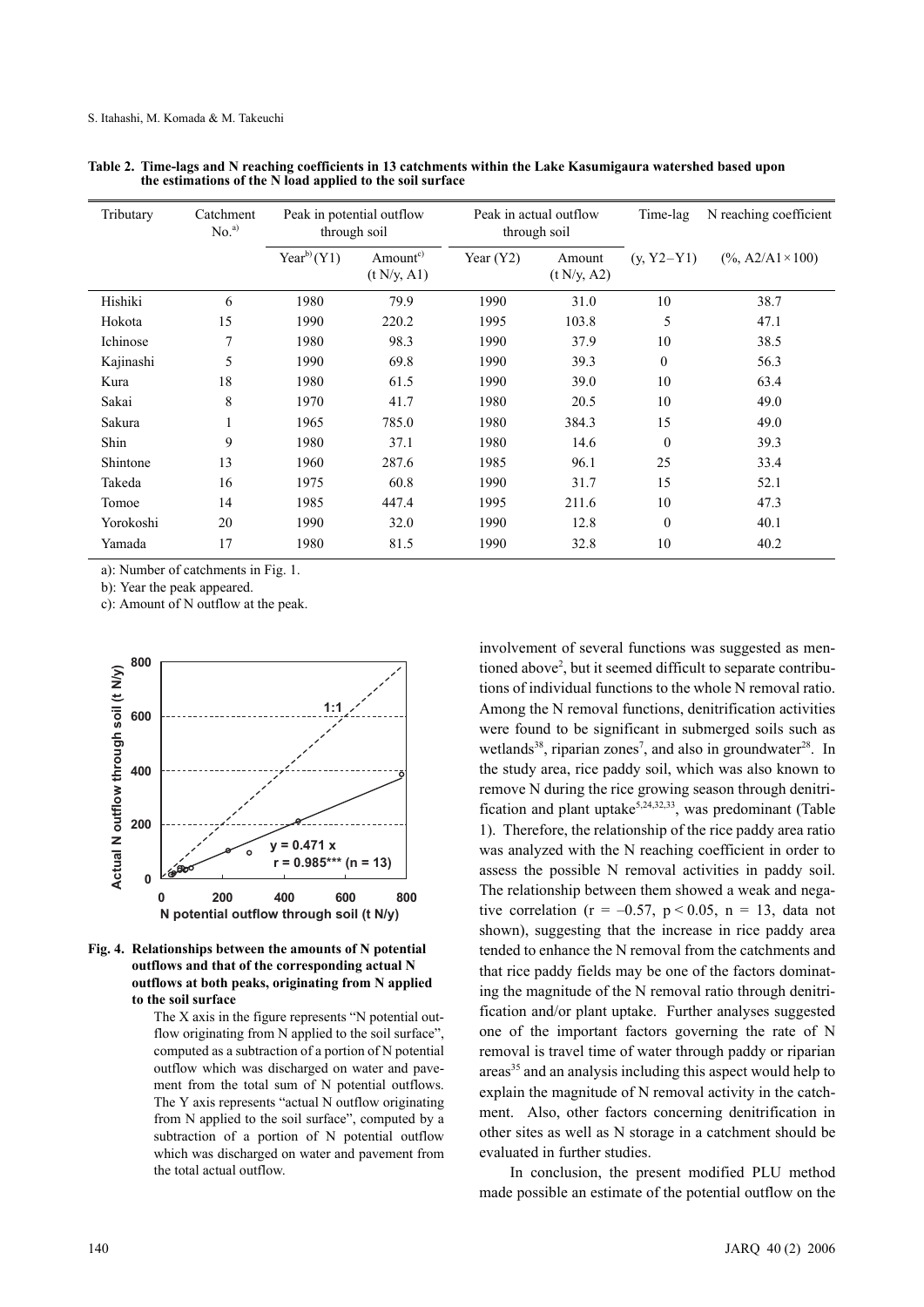scale of a catchment. Quantitative analysis of the relationship between the potential and the actual N outflows reflected the characteristics of N outflows in various catchments around Lake Kasumigaura. Further study from different aspects and/or through comparison with more catchments in other regions may be of value to understand the fate of N loaded in a catchment.

#### **Acknowledgments**

The authors express their special thanks to members of the Water Quality Conservation Unit (Mses. Arai, Uchida, Kuroda, Okada, Hoshino [Takada] and anonymous) for their assistance in compiling the necessary data for the analyses.

#### **References**

- 1. Borland International Inc.: Available online at http:// www.borland.com/ (Verified 21 Dec. 2005).
- 2. Boyer, E. W. et al. (2002) Anthropogenic nitrogen sources and relationships to riverine nitrogen export in the northeastern USA. *In* The nitrogen cycle at regional to global scales, eds. Boyer, E. W. & Howarth, R. W., Kluwer Academic Publishers, Dordrecht, Netherlands, 137–169.
- 3. Hamon, W. R. (1961) Estimating potential evapotranspiration. *Proc. ASCE*, **HY3**, paper 2817, 107–120.
- 4. Harasawa, H. (1990) 1. Supporting system for watersheds managements of lakes. *In* No. 3 kankyo youryo symposium (Proc. 3rd symp. on aquatic carrying capacity and its application), ed. Ebise, S., NIES, Tsukuba, Japan, 1– 13 [In Japanese].
- 5. Hasegawa, K. (1992) Studies on the behavior and balance of nitrogen in paddy field near the lake and its influence on environment especially on the water quality. *Shiga ken nougyo shikenjo tokubetsu kenkyu hokoku* (*Spec. Rep. of Shiga Pref. Agric. Exp. Stn.*), **17**, pp.163 [In Japanese with English summary].
- 6. Hayashi, N. & Shio, K. (1974) On the population estimate in the Kasumigaura lake basin using statistics on grid square basis. *Ibaraki daigaku nogakubu gakujutsu hokoku* (*Sci. Rep. Fac. Agric. Ibaraki Univ.*), **22**, 57–63 [In Japanese with English summary].
- 7. Hill, A. R. (1996) Nitrate removal in stream riparian zones. *J. Environ. Qual*., **25**, 743–755.
- 8. Japan Geographical Survey Institute : Available online at http://www.gsi.go.jp/ENGLISH/index.html (Verified 21 Dec. 2005).
- 9. Japan Livestock Industry Association (1989) Kachiku nyo osui no syori riyo gijutsu to jirei (Treatment and utilization technology of animal urine waste waters and its example). Chuochikusankai, Tokyo, Japan, pp.232 [In Japanese].
- 10. Japan National Institute of Environmental Studies: Available online at http://www-gis.nies.go.jp/intro/water/file1. html (Verified 21 Dec. 2005) [In Japanese].

Methods for Estimating the Nitrogen Load on a Catchment Scale

- 11. Japan Sewerage Works Association (1994) Gesuido tokei (Statistics in sewerage). Japan Sewerage Works Association, Tokyo, Japan, pp.1181 [In Japanese].
- 12. Kato, T. & Yoneda, K. (2001) Effects of long-term application use of compost on the physico-chemical properties of andosols and yields of cabbage and Japanese raddish. *Dojo no butsurisei* (*J. Jpn. Soc. Soil Phys.*), **87**, 3–17 [In Japanese with English summary].
- 13. Kawashima, H. (1996) Historical change of the nitrogen balance in Tokyo bay and its basin. *Engan kaiyo kenkyu* (*Bul. Coastal Oceanogr.*), **33**, 147–155 [In Japanese with English summary].
- 14. Kikkawa, A. et al. (1975) Relation between the amounts of fertilizer on the field and the livestock waste and the water pollution of streams flowing into Lake Kasumigaura. II. On the relation between livestock waste per unit area of basin and the specific load of pollutants in main streams flowing into Nishiura lake basin. *Ibaraki daigaku nogakubu gakujutsu hokoku* (*Sci. Rep. of the Fac. of Agric. Ibaraki Univ.*), **23**, 101–105 [In Japanese with English summary].
- 15. Kunimatsu, T. & Muraoka, K. (1989) Kasen odaku no moderu kaiseki (Modeling analysis of pollution in rivers). Gihodoshuppan, Tokyo, Japan, pp.266 [In Japanese].
- 16. Lake Kasumigaura Pollution Control Division, Ibaraki Prefectural Government: Available online at http://www. kasumigaura.pref.ibaraki.jp/index.cfm/8,1588,c,html/158 8/yosoku5.pdf (Verified 21 Dec. 2005) [In Japanese].
- 17. Kasumigaura River Office, Ministry of Land, Infrastructure and Transport: Available online at http://www.kasumigaura.go.jp/english/industry/overview.htm (Verified 21 Dec. 2005).
- 18. Miwa, E. & Ogawa, Y. (1988) Can the soil in Japan accept the concentrated nitrogen? *Kagaku* (*Science*), **58**, 631–638 [In Japanese].
- 19. Moriizumi, S., Osaki, K. & Kikkawa, A. (1975) Relation between the amounts of fertilizer on the field and the livestock waste and the water pollution of streams flowing into Lake Kasumigaura. I. On the relation between the amount of application of fertilizers and the specific pollutional loads of nitrogen and phosphorus in main streams flowing into Lake Nishiura. *Ibaraki daigaku nogakubu gakujutsu hokoku* (*Sci. Rep. of the Fac. of Agric. Ibaraki Univ.*), **23**, 89–99 [In Japanese with English summary].
- 20. Nakanishi, H. & Ukita, M. (1985) Calculations of pollutant loads. *In* No. 2 shizen joka symposium (Proc. of symp. on self-purification in aquatic environment -Effective use of natural ecosystems for water quality management). NIES, Tsukuba, Japan, 15–27 [In Japanese].
- 21. National Land Agency (1983–1991) Nouson chiiki seibi jokyo chosa hokokusyo (Report on the investigation of rural development). National Land Agency, Tokyo, Japan [In Japanese].
- 22. National Land Survey Division, Land and Water Bureau, Ministry of Land, Infrastructure and Transport: Available online at http://tochi.mlit.go.jp/tockok/tochimizu/F7/inde x.html (Verified 21 Dec. 2005) [In Japanese].
- 23. Ogata, Y. (1983) Chemical composition of feces and urine of livestock. *Souchi shikenjo shiryo* (*Misc. Publ. of the Natl. Grassl. and Res. Inst.*), **58**-2, 59–60 [In Japanese].